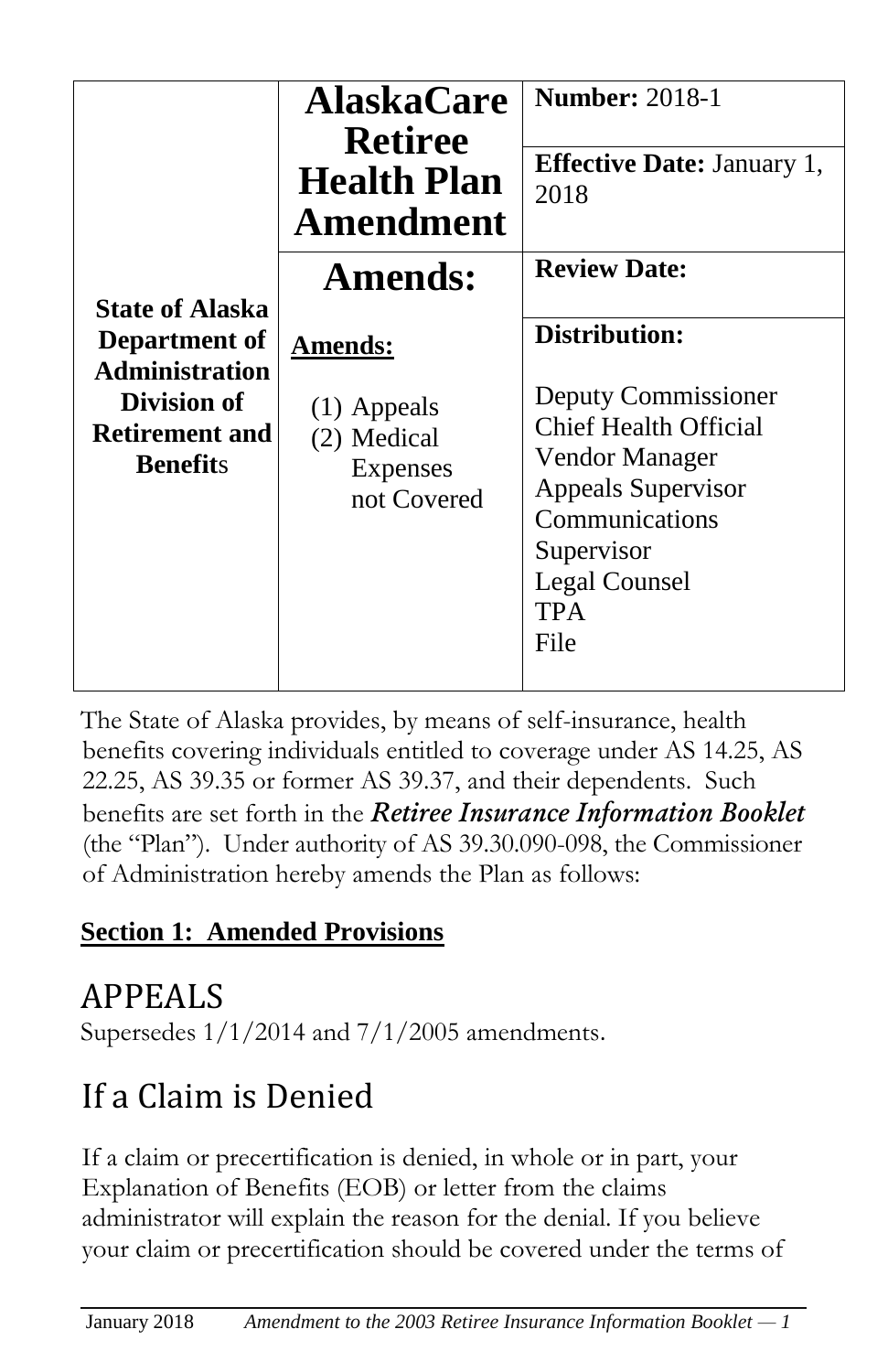the health plan, you should contact the claims administrator to discuss the reason for the denial. If you still feel the claim or precertification denial should be covered under the terms of the health plan, you can take the following steps to file an appeal.

#### Initial Claim for Health Plan Benefits

Any claim to receive benefits under the health plan must be filed with the claims administrator on the designated form as soon as possible, but no later than 12 months after the date you incurred the expenses, and will be deemed filed upon receipt.

If you fail to follow the claims procedures under the health plan for filing an urgent care claim or a pre-service claim, you will be notified orally (unless you request written notice) of the proper procedures to follow, not later than 24 hours for urgent care claims and five days for pre-service claims. This special timing rule applies only to urgent care claims and pre-service claims that: (1) are received by the person or unit customarily responsible for handling benefit matters; and (2) specify a claimant, a medical condition or symptom, and a specific treatment, service, or product for which approval is requested.

You must submit any required physician statements on the appropriate form. If the claims administrator disagrees with the physician statement, the terms of the health plan will be followed in resolving any such dispute.

#### Initial Review of Health Plan Claims

If you submit an incomplete claim, you will be notified of additional information required:

- orally (unless you request written notice) of the additional information needed to decide the initial claim, not later than 24 hours after the receipt of the incomplete claim by the claims administrator for urgent care claims;
- in writing no later than fifteen calendar days after the receipt of the incomplete claim by the claims administrator for preservice claims; or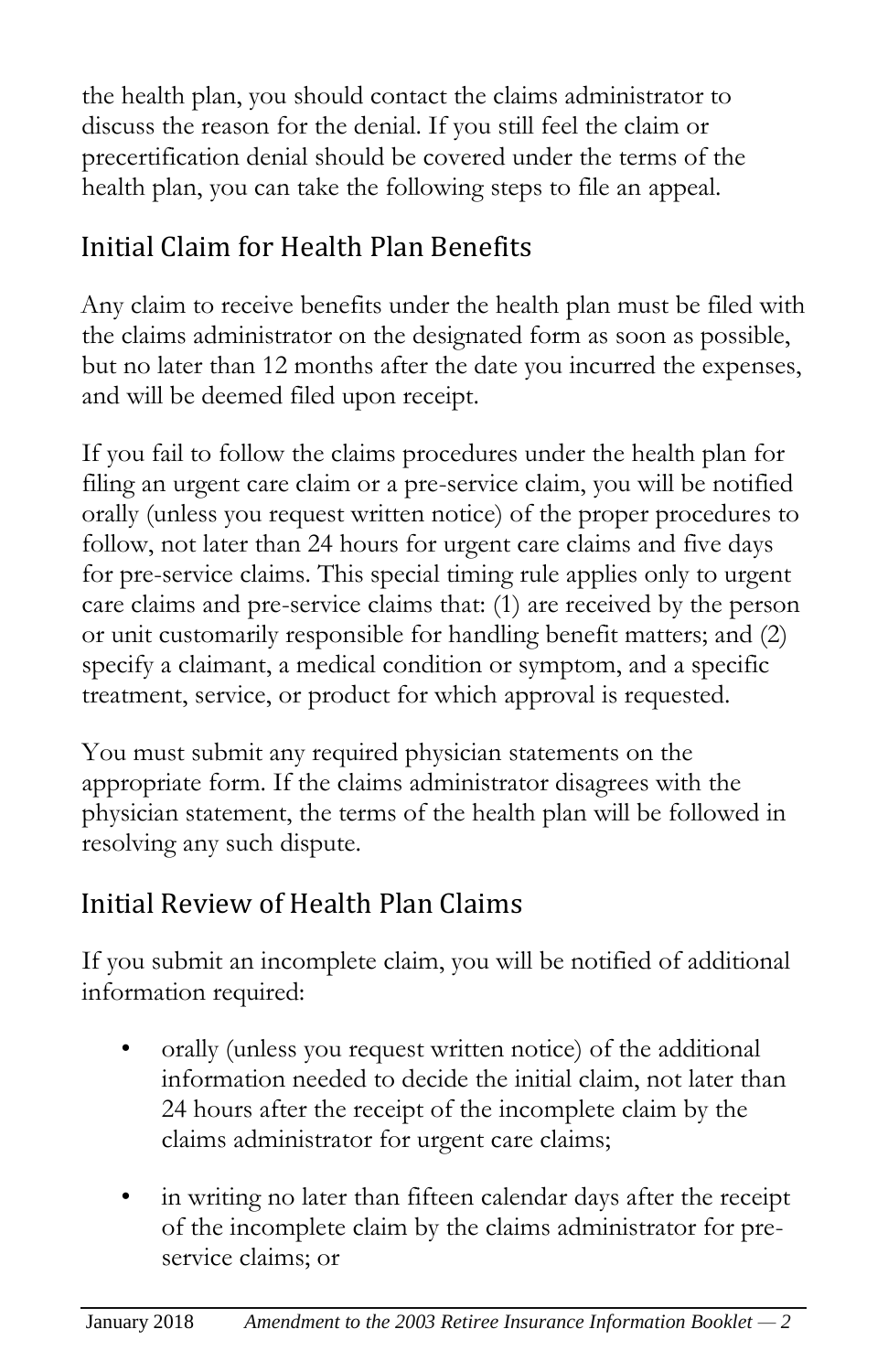in writing no later than thirty calendar days after the receipt of the incomplete claim by the claims administrator for postservice claims.

For urgent care claims you must submit the additional information not less than 48 hours after the receipt of the notice from the claims administrator. For pre-service or post-service incomplete claims, the claims administrator may or may not allow an extension to the claims filing deadline, of up to 45 calendar days from receipt of the written notice, for you to provide additional information.

You will be notified of the approval or denial of an urgent care claim no later than 48 hours after the additional information is received by the claims administrator, or the end of the 48 hour time limit to submit the additional information whichever is earlier. You will be notified of the approval or denial of a pre-service or post-service claim no later than 15 calendar days after receipt of additional information requested, or the end of the time period given to you to provide the additional information, whichever is earlier.

When a claim for health benefits has been properly filed, you will be notified of the approval or denial:

- within 72 hours after receipt of claim by the claims administrator for urgent care claims;
- no later than 15 calendar days after receipt of claim by the claims administrator for pre-service claims; or
- no later than 30 calendar days after the receipt of claim by the claims administrator for post-service claims

For urgent care claims, the claims administrator will defer to the attending provider with respect to the decision as to whether a claim is an urgent care claim for purposes of determining the applicable time period.

For pre-service and post-service claims, the claims administrator will be granted a one-time 15-day extension if the circumstances are due to matters beyond the claim administrator's control, and the claims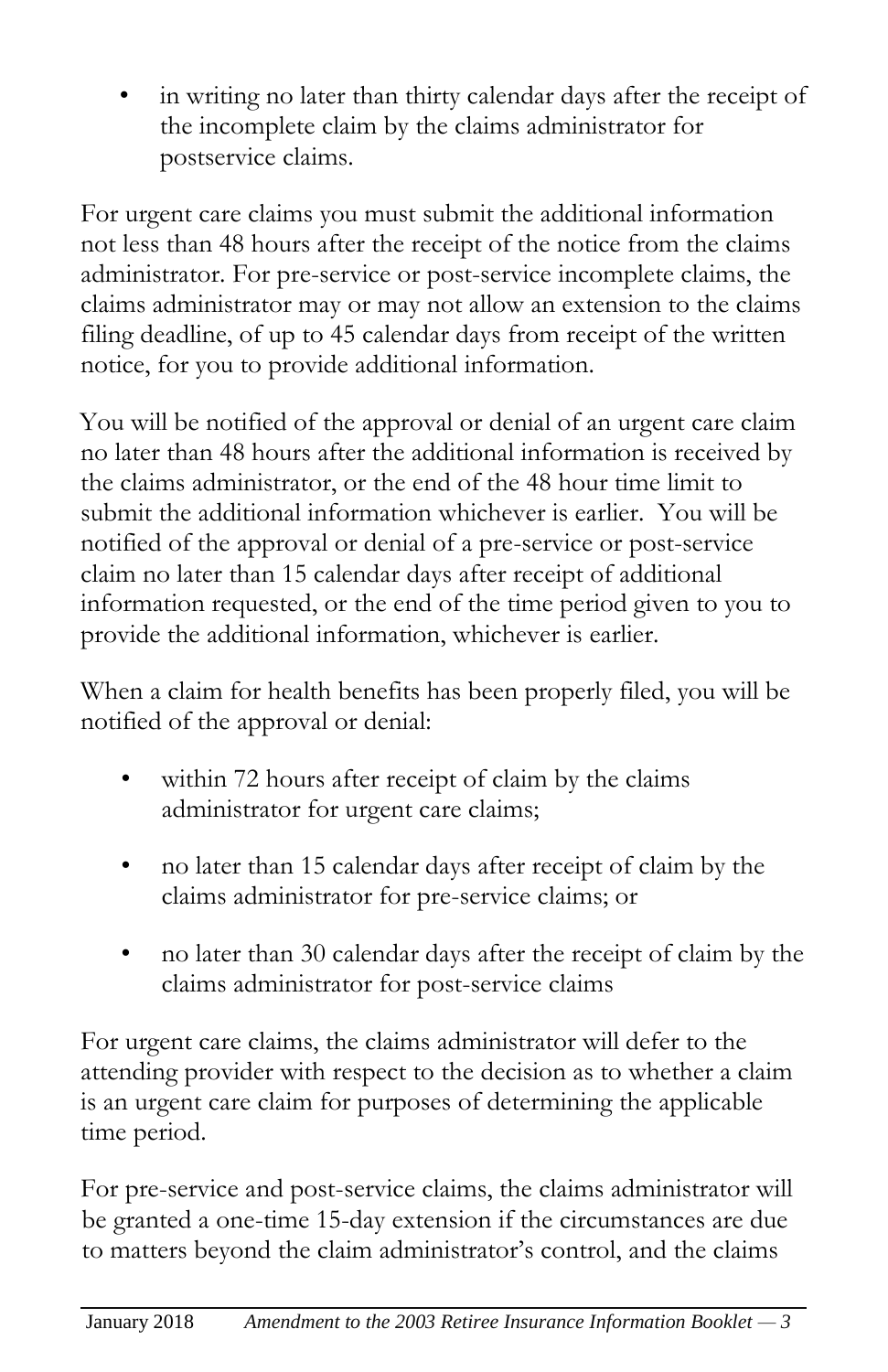administrator notifies you before the end of the initial timeframe as outlined above, the circumstances requiring such extension and the date the claims administrator expects to render a decision.

### Initial Denial of Health Plan Claims

If any claim for health plan benefits is partially or wholly denied, you will be given notice which will contain the following items:

- the specific reasons for the denial;
- references to health plan provisions upon which the denial is based;
- a description of any additional material or information needed and why such material or information is necessary;
- a description of the review procedures and time limits, including information regarding how to initiate an appeal, information on the external review process (with respect to benefits under the health plan);
- the specific internal rule, guideline, protocol, or other similar criterion, if any, relied upon in making the denial, or a statement that such rule, guideline, protocol, or other similar criterion was relied upon, with a copy free of charge upon request;
- if the denial is based on a medical necessity or an experimental or investigational treatment or similar exclusion or limit, either an explanation of the scientific or clinical judgment for the determination or a statement that such explanation will be provided free of charge upon request;
- for urgent care claims, a description of the expedited review process applicable to such claims; and
- for denials of benefits under the health plan, (A) information sufficient to identify the claim involved (including the date of service, the health care provider, the claim amount (if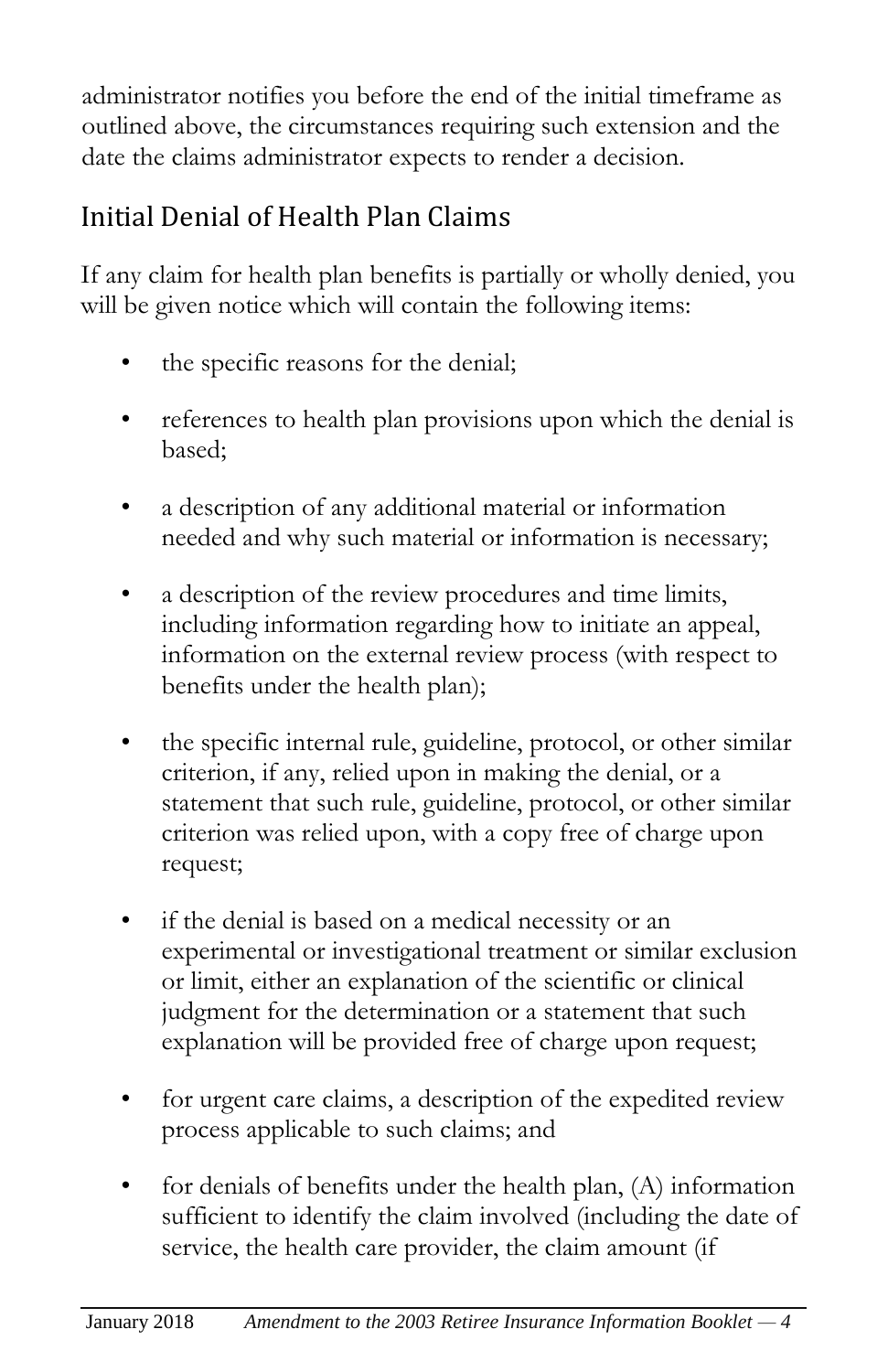applicable), and a statement describing the availability, upon request, of the diagnosis code and its corresponding meaning, and the treatment code and its corresponding meaning), (B) the denial code and its corresponding meaning, as well as a description of the claims administrator's standard, if any, that was used in the denial of the claim, and (C) the availability of, and contact information for, any applicable office of health insurance consumer assistance or ombudsman established under Section 2793 of the Public Health Services Act to assist individuals with the internal claims and appeals and external review processes.

For urgent care claims, the information in the notice may be provided orally if you are given notification within three days after the oral notification.

#### Ongoing Treatments

If the claims administrator has approved an ongoing course of treatment to be provided to you over a certain period of time or for a certain number of treatments, any reduction or termination by the claims administrator under such course of treatment before the approved period of time or number of treatments end will constitute a denial. You will be notified of the denial, in accordance with the timelines outlined above in *Initial Review of Health Plan Claims*, before the reduction or termination occurs, to allow you a reasonable time to file an appeal and obtain a determination on the appeal. With respect to appeals for benefits under the health plan, coverage for the ongoing course of treatment that is the subject of the appeal will continue pending the outcome of such appeal.

For an urgent care claim, any request by you to extend the ongoing treatment beyond the previously approved period of time or number of treatments will be decided no later than 24 hours after receipt of the urgent care claim, provided the claim is filed at least 24 hours before the treatment expires.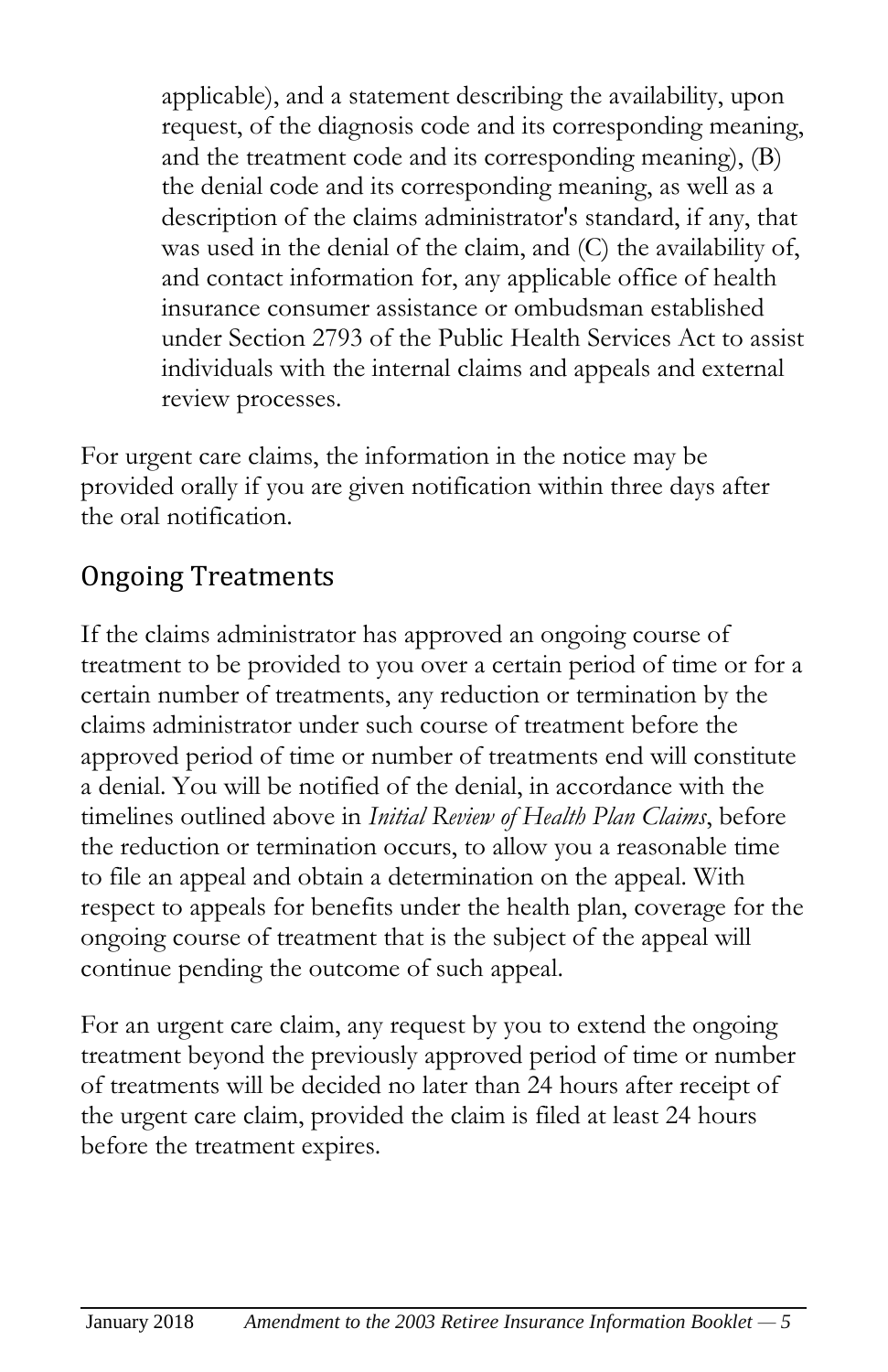### First Level Appeal of Health Plan Claim Denial

You may initiate a first level of appeal of the denial of a claim by filing a written claim appeal with the claims administrator within 180 calendar days of the date the Explanation of Benefits or pre-service denial letter was issued, which will be deemed filed upon receipt. If the appeal is not timely, the decision of the claims administrator will be the final decision under the health plan, and will be final, conclusive, and binding on all persons. For urgent care claims, you may make a request for an expedited appeal orally or in writing, and all necessary information will be transmitted by telephone, facsimile, or other similarly expeditious method.

#### Decision on First Level of Appeal of Health Plan Claim Denial

If appealing a pre-service denial that is not eligible for external review as outlined below in *Application and Scope of External Review Process for Benefits Under the Health Plan*, you will receive notice of the claims administrator's decision on the first level of appeal within 15 calendar days of the claims administrators' receipt of your appeal. If appealing a pre-service denial that is eligible for external review, you will receive notice of the claim administrator's decision on the first level of appeal within 30 calendar days of the claim administrator's receipt of your appeal.

If appealing a post-service claim denial that is not eligible for external review as outlined below in *Application and Scope of External Review Process for Benefits Under the Health Plan*, you will receive notice of the claim administrators' decision on the first level of appeal within 30 calendar days after the claims administrators' receipt of your appeal. If appealing a post-service claim denial that is eligible for external review, you will receive notice of the claim administrators' decision on the first level of appeal within 60 calendar days after the claims administrators' receipt of your appeal.

If the claim for benefits under the health plan is denied on the first level of appeal, the claims administrator will provide notice to you containing the information set forth below. If you do not file a timely second level of appeal, the decision on the first level of appeal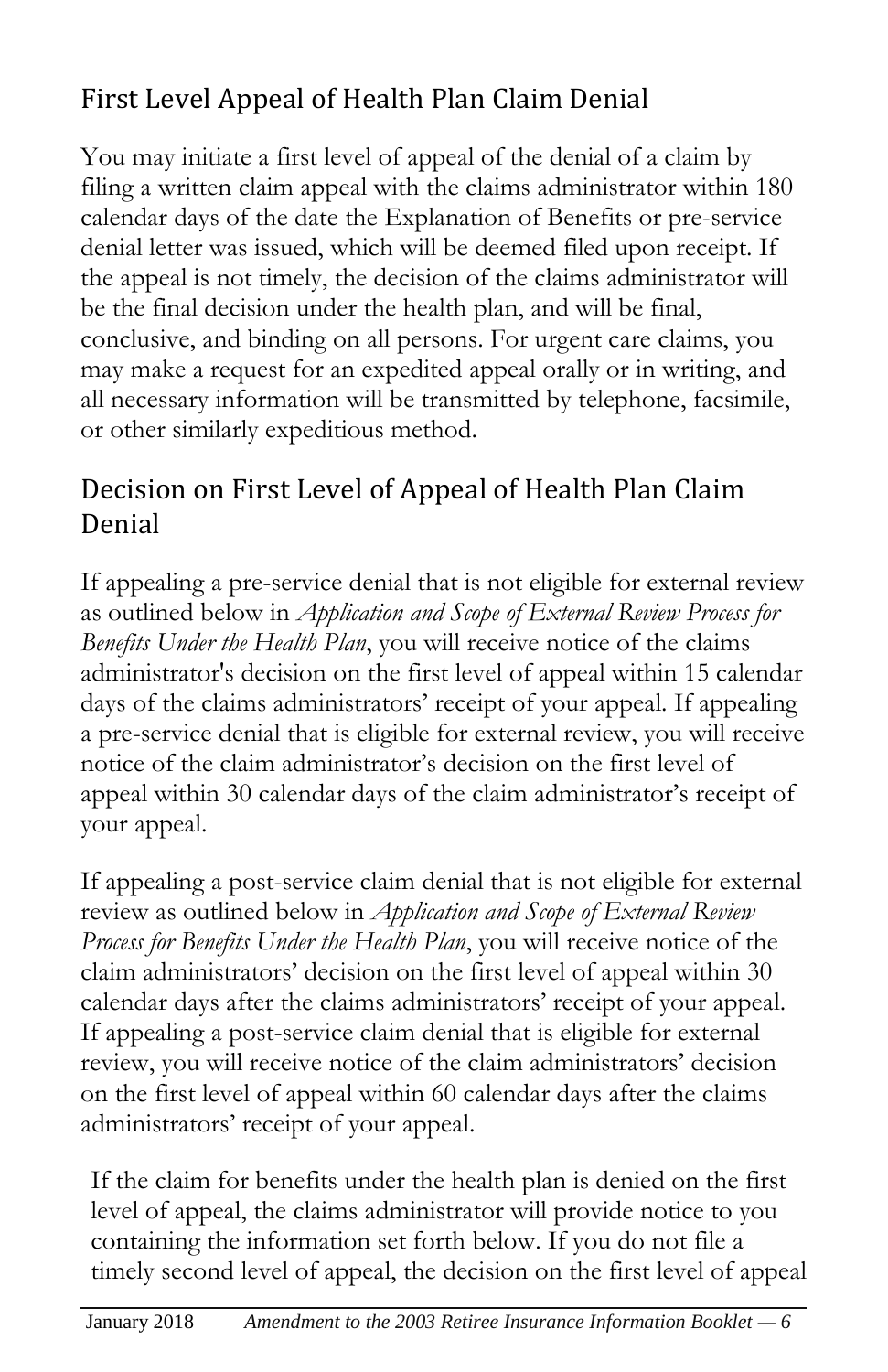will be final, conclusive, and binding on all persons.

With respect to claims for benefits under the health plan, the claims administrator will provide you with the following information free of charge as soon as possible and sufficiently in advance of the date on which the notice of final denial is required that you have a reasonable opportunity to respond prior to that date: (A) any new or additional evidence considered, relied upon, or generated by the claims administrator (or at the direction of the claims administrator) in connection with the claim, and (B) any new or additional rationale that forms the basis of the claims administrator's final denial, if any.

In addition, if the claim under the health plan is denied on appeal (including a final denial), you will be given notice with a statement that you are entitled to receive, free of charge, access to and copies of all documents, records, and other information that apply to the claim. The notice will also contain:

- the specific reasons for the denial;
- references to applicable health plan provisions upon which the denial is based;
- a description of the review procedures and time limits, including information regarding how to initiate an appeal, and information on the external review process (with respect to benefits under the health plan);
- the specific internal rule, guideline, protocol, or other similar criterion, if any, relied upon in making the denial, or a statement that such rule, guideline, protocol, or other similar criterion was relied upon, with a copy free of charge upon request;
- if the denial is based on a medical necessity or an experimental or investigational treatment or similar exclusion or limit, either an explanation of the scientific or clinical judgment for the determination or a statement that such explanation will be provided free of charge upon request;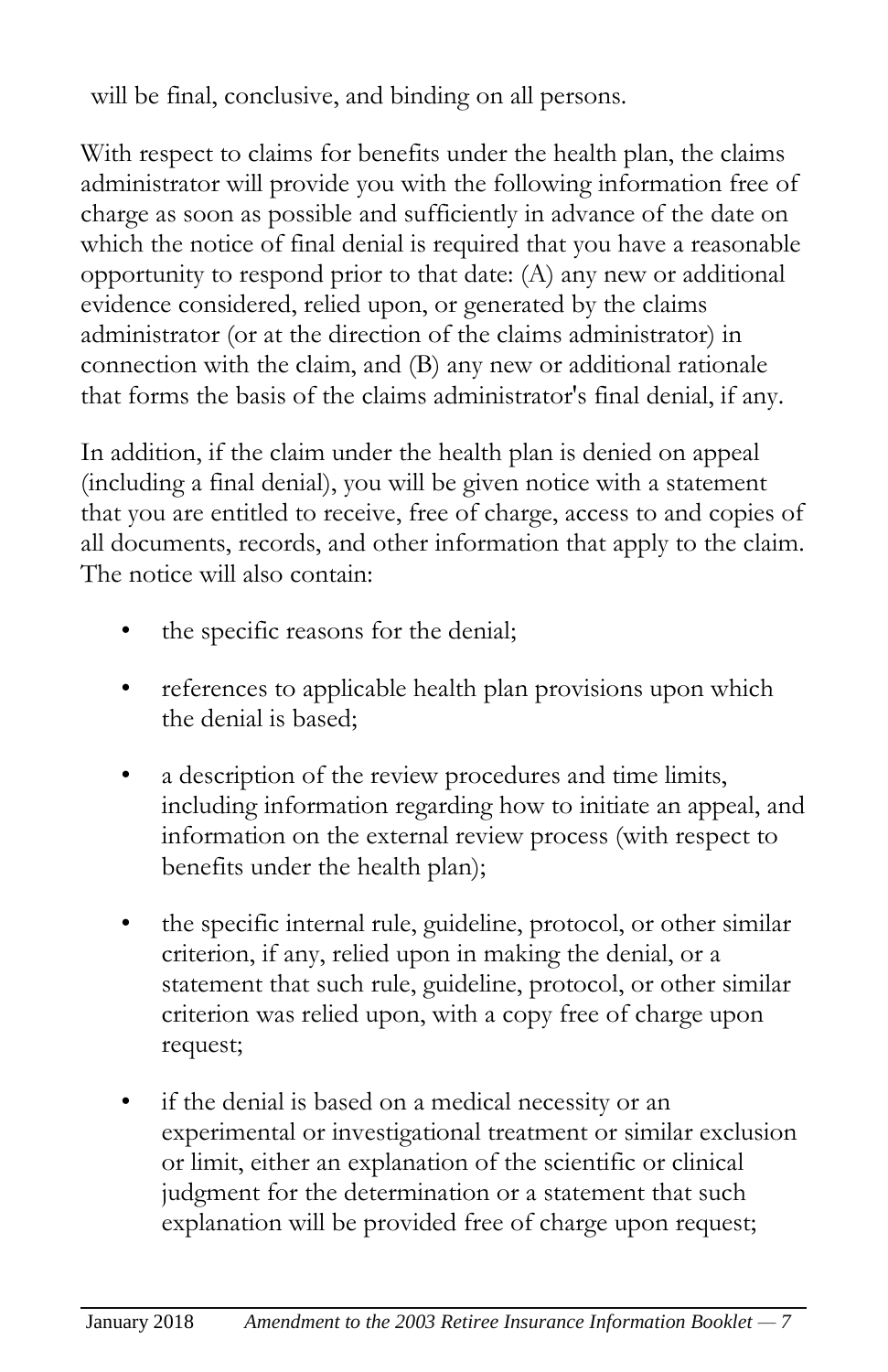- for denials of benefits under the health plan, (i) information sufficient to identify the claim involved (including the date of service, the health care provider, the claim amount (if applicable), and a statement describing the availability, upon request, of the diagnosis code and its corresponding meaning, and the treatment code and its corresponding meaning), (ii) the denial code and its corresponding meaning, as well as a description of the claims administrator's standard, if any, that was used in the denial of the claim, and (iii) the availability of, and contact information for, any applicable office of health insurance consumer assistance or ombudsman established under Section 2793 of the Public Health Services Act to assist individuals with the internal claims and appeals and external review process; and
- for denials of benefits under the health plan, if the denial is a final denial, a discussion of the decision.
- The decision on review will be final, conclusive and binding on all persons.

### Second Level Appeal of Denial of Claim

You may initiate a second level of appeal of the denial of a claim with the claims administrator, if the claim is not eligible for external review as outlined below in *Application and Scope of External Review Process for Benefits Under the Health Plan*, because it does not involve medical judgment or a rescission of coverage under the health plan.

You may initiate the second level of appeal by filing a written appeal with the claims administrator within 180 calendar days of the date the Level 1 decision letter was issued, which will be deemed filed upon receipt. If you do not file a timely second level of appeal, to the extent available under this section, the decision on the first level appeal will be the final decision, and will be final, conclusive and binding on all persons.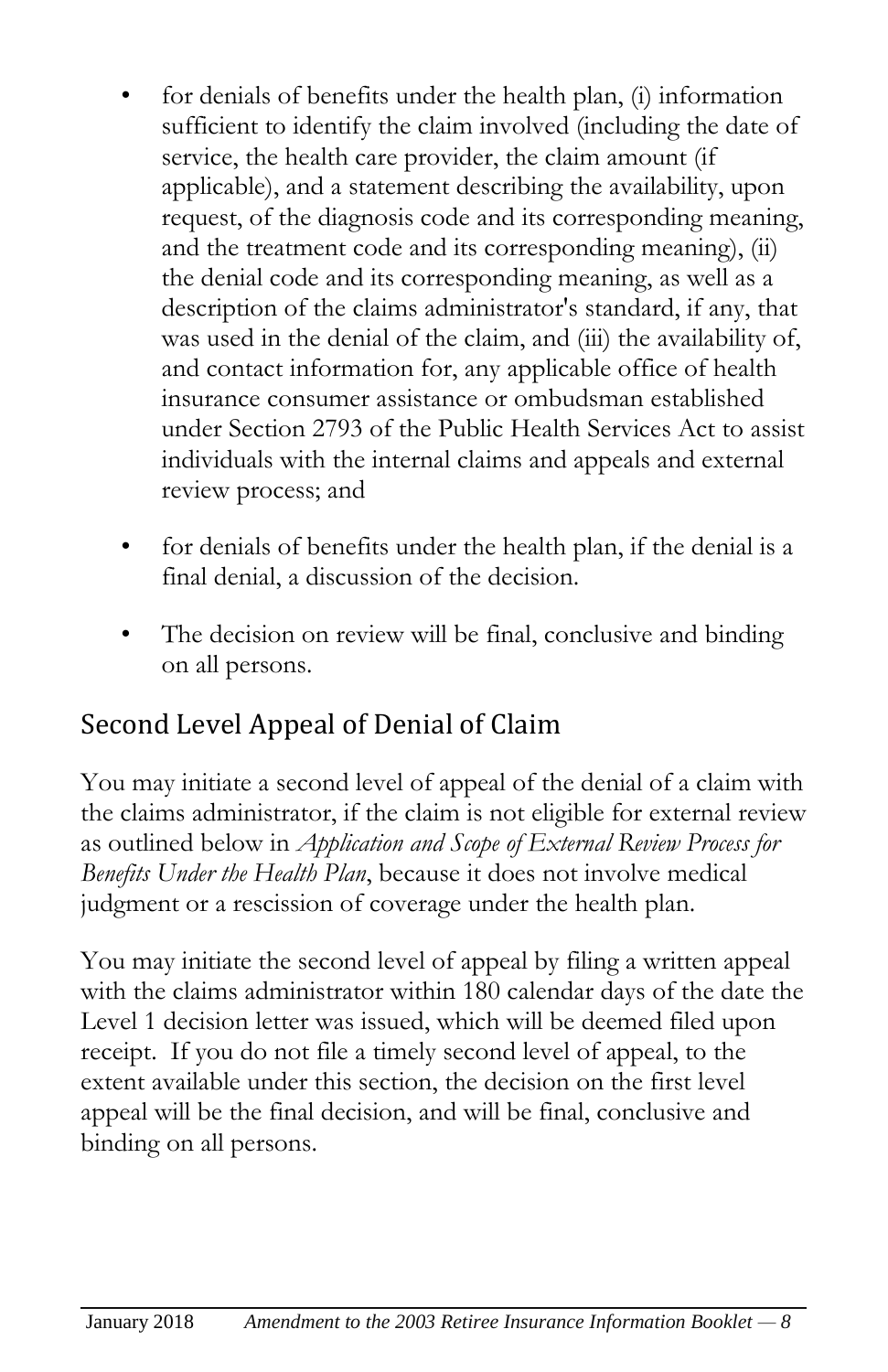### Decision on Second Level Appeal of Denial of Claim

The claims administrator will provide you with notice of its decision on the second level of appeal within 15 calendar days for precertification appeals or within 30 calendar days for post service appeals. If the claim is denied on the second level of appeal, the claims administrator will provide notice to you containing the information set forth above for *Decision on First Level of Appeal of Claim Denial*. The decision on the second level of appeal will be a final denial that is final, conclusive and binding on all persons.

#### Application and Scope of External Review Process for Benefits Under the Health Plan

Upon receipt of a final denial (including a deemed final denial) with respect to benefits under the health plan, you may apply for external review as provided below. Upon receipt of a denial with respect to benefits under the health plan that is not a final denial, you may only apply for external review as provided below regarding expedited external review for urgent care claims. The external review process will apply only to:

- a final denial with respect to benefits under the health plan that involves medical judgment, including but not limited to, those based on the health plan's requirements for medical necessity, appropriateness, health care setting, level of care, or effectiveness of a covered benefit; or its determination that a treatment is experimental or investigational; and
- a rescission of coverage under the health plan (whether or not the rescission has any effect on any particular benefit at that time).

#### Standard External Review Process for Claims for Benefits under the Health Plan

a. **Timing of Request for External Review**. You must file a request for external review of a benefit claim under the health plan with the claims administrator no later than the date which is four months following the date of receipt of a notice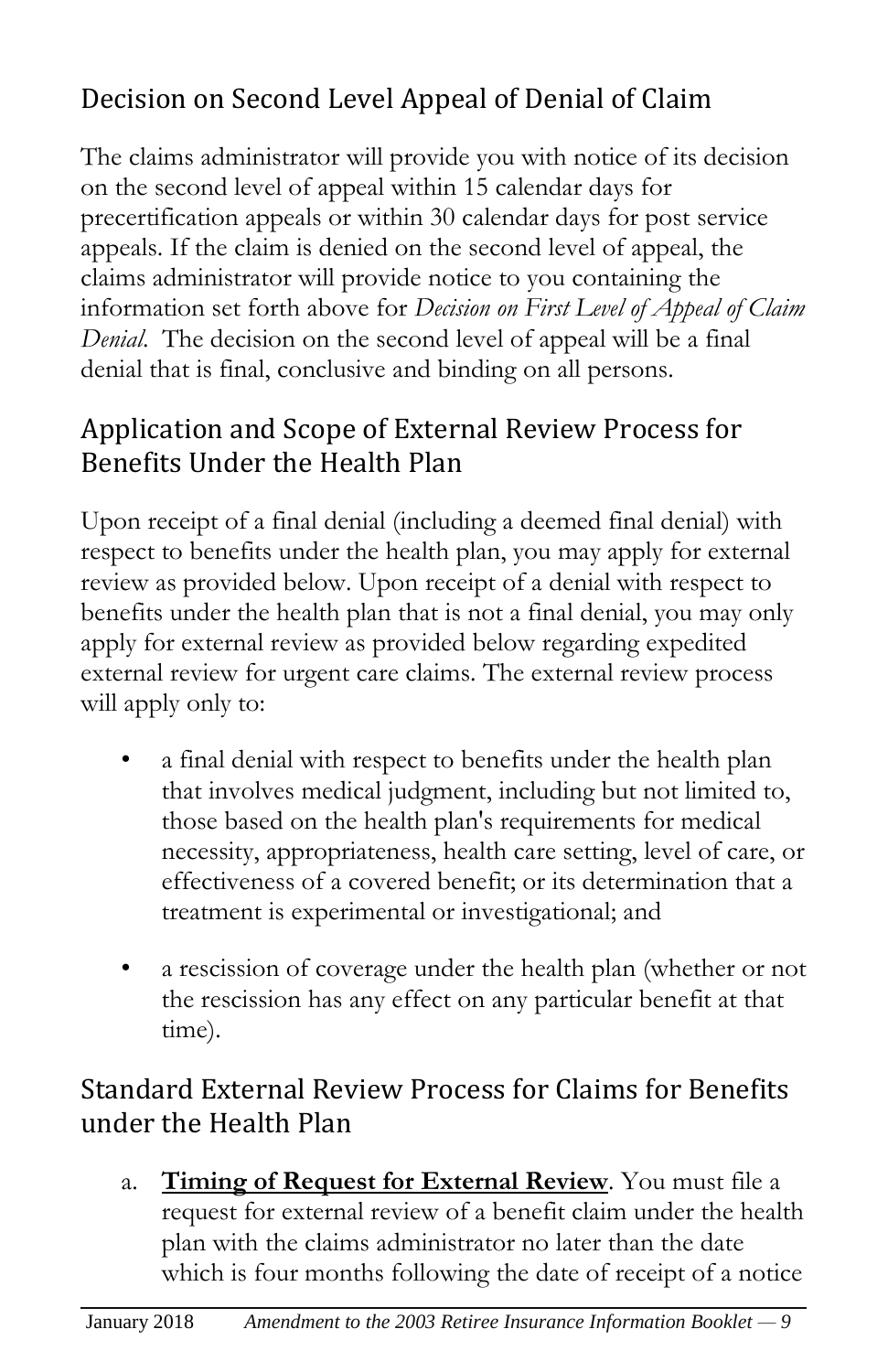of final denial. If there is no corresponding date four months after the date of receipt of such notice, then the request must be filed by the first day of the fifth month following receipt of the notice (*e.g.*, if a final denial is received on October 30, request must be made by the following March 1). If the last filing date would fall on a Saturday, Sunday, State holiday or Federal holiday, the last filing date is extended to the next day that is not a Saturday, Sunday, State holiday or Federal holiday.

- b. **Preliminary Review.** The claims administrator shall complete a preliminary review of the request for external review within five business days to determine whether (A) you are or were covered under the health plan at the time the covered service was requested or provided, as applicable; (B) the type of claim is eligible for external review; (C) you have exhausted (or are deemed to have exhausted) the health plan's internal claims; and (D) you have provided all the information and forms required to process an external review. The claims administrator shall issue a notification to the claimant within one business day of completing the preliminary review. If the request is complete, but ineligible for external review, the notification shall include the reasons for its ineligibility. If the request is not complete, the notification shall describe the information or materials needed to make the request complete, and you will be allowed to perfect the request for external review by the later of the four month filing period described above, or within the 48 hour period following the receipt of the notification.
- c. **Referral to Independent Review Organization (IRO).** The claims administrator shall assign an independent review organization (IRO) to your request for external review. Upon assignment, the IRO will undertake the following tasks with respect to the request for external review:

Timely notify you in writing of the request's eligibility and acceptance for external review. This notice will include a statement that you may submit in writing to the IRO, within ten business days following the date of receipt of the notice,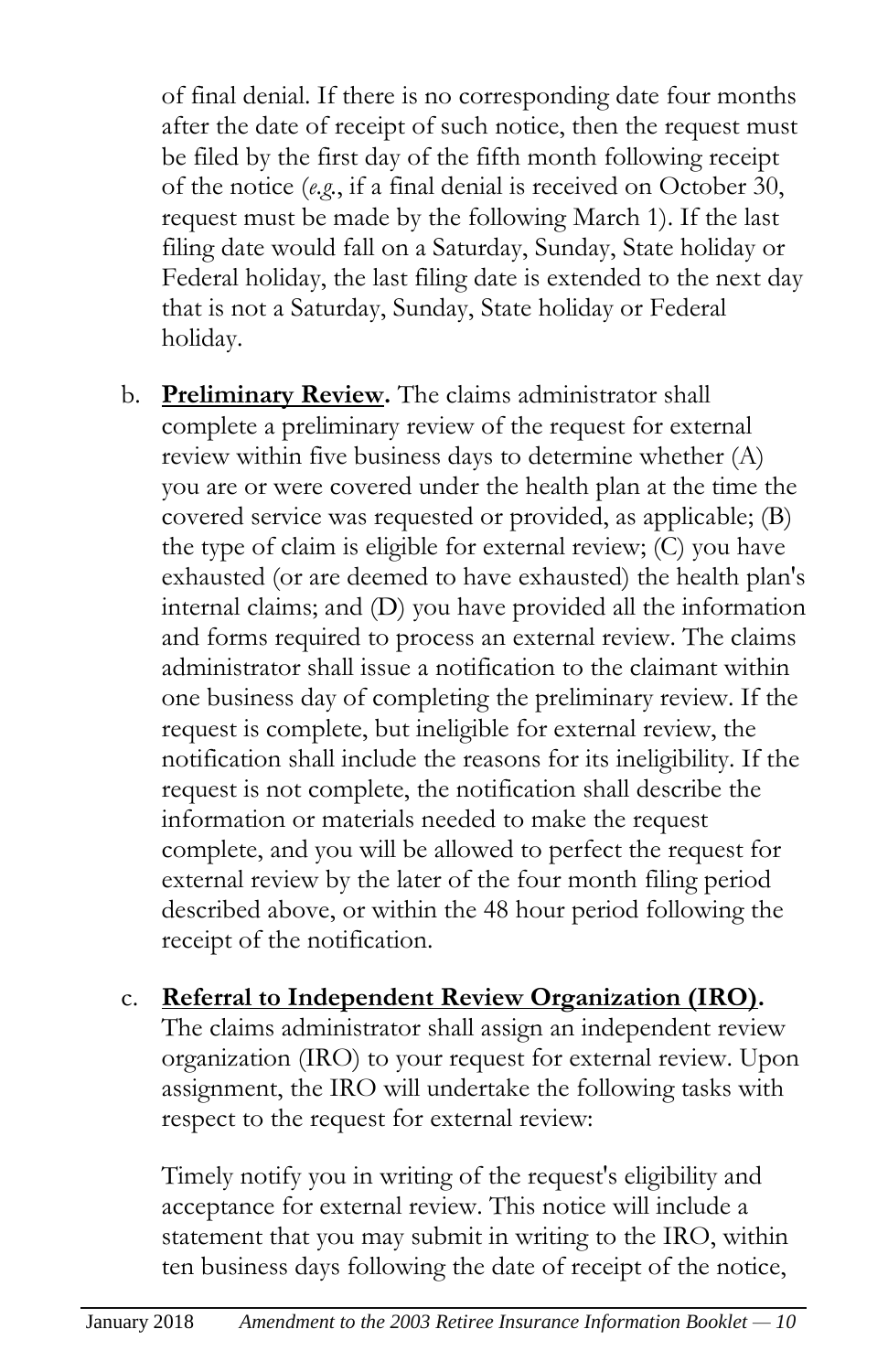additional information that the IRO must consider when conducting the external review. The IRO is not required to, but may, accept and consider additional information submitted after ten business days.

Review all documents and any information considered in making a final denial received by the claims administrator. The claims administrator shall provide the IRO with such documents and information within five business days after the date of assignment of the IRO. Failure by the claims administrator to timely provide the documents and information shall not delay the conduct of the external review. If the claims administrator fails to timely provide the documents and information, the assigned IRO may terminate the external review and make a decision to reverse the final denial. In such case, the IRO shall notify you and the claims administrator of its decision within one business day.

Forward any information submitted by you to the claims administrator within one business day of receipt. Upon receipt of any such information, the claims administrator may reconsider its final denial that is the subject of the external review. Reconsideration by the claims administrator must not delay the external review. The external review may be terminated as a result of reconsideration only if the claims administrator decides to reverse its final denial and provide coverage or payment. In such case, the claims administrator must provide written notice of its decision to you and IRO within one business day, and the IRO shall then terminate the external review.

Review all information and documents timely received under a *de novo* standard. The IRO shall not be bound by any decisions or conclusions reached during the claims administrator's internal claims and appeals process. In addition to the information and documents provided, the IRO, to the extent the information and documents are available and the IRO considers them appropriate, shall further consider the following in reaching a decision: (i) your medical records; (ii) the attending health care professional's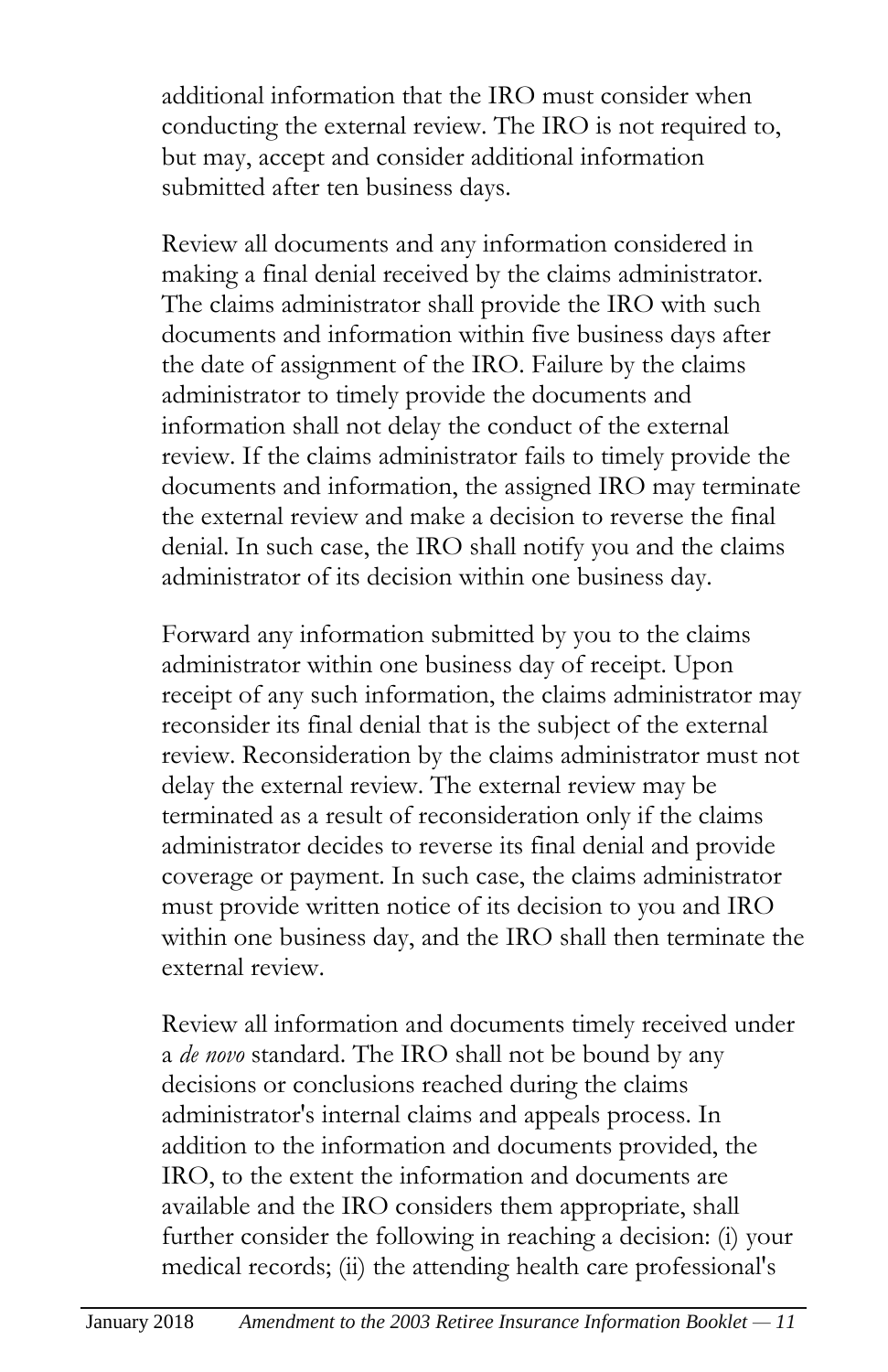recommendation; (iii) reports from appropriate health care professionals and other documents submitted by the claims administrator, you, or your physician; (iv) the terms of the applicable health plan to ensure that the IRO's decision is not contrary to the terms of the health plan, unless the terms are inconsistent with applicable law; (v) appropriate practice guidelines, which must include applicable evidence-based standards and may include any other practice guidelines developed by the Federal government, national or professional medical societies, boards, and associations; (vi) any applicable clinical review criteria developed and used by the health plan, unless the criteria are inconsistent with the terms of the health plan or with applicable law; and (vii) the opinion of the IRO's clinical reviewer(s) after considering the information described in this paragraph to the extent the information or documents are available and the clinical reviewer(s) consider appropriate.

d. **Notice of Final External Review Decision**. The IRO shall provide written notice of its decision within 45 days after the IRO receives the request for external review. Such notice shall be delivered to you and the claims administrator and shall contain the following: (A) a general description of the reason for the request for external review, including information sufficient to identify the claim (including the date or dates of service, the health care provider, the claim amount (if applicable), the diagnosis code and its corresponding meaning, the treatment code and its corresponding meaning, and the reason for the previous denial); (B) the date the IRO received the assignment to conduct external review and the date of the decision; (C) references to the evidence or documentation, including specific coverage provisions and evidence-based standards, considered in reaching the decision; (D) a discussion of the principal reason or reasons for its decision, including the rationale for its decision and any evidence-based standards that were relied upon in making its decision; (E) a statement that the determination is binding except to the extent that other remedies may be available under state or Federal law to either the health plan or you; (F) a statement that you may file an administrative appeal to the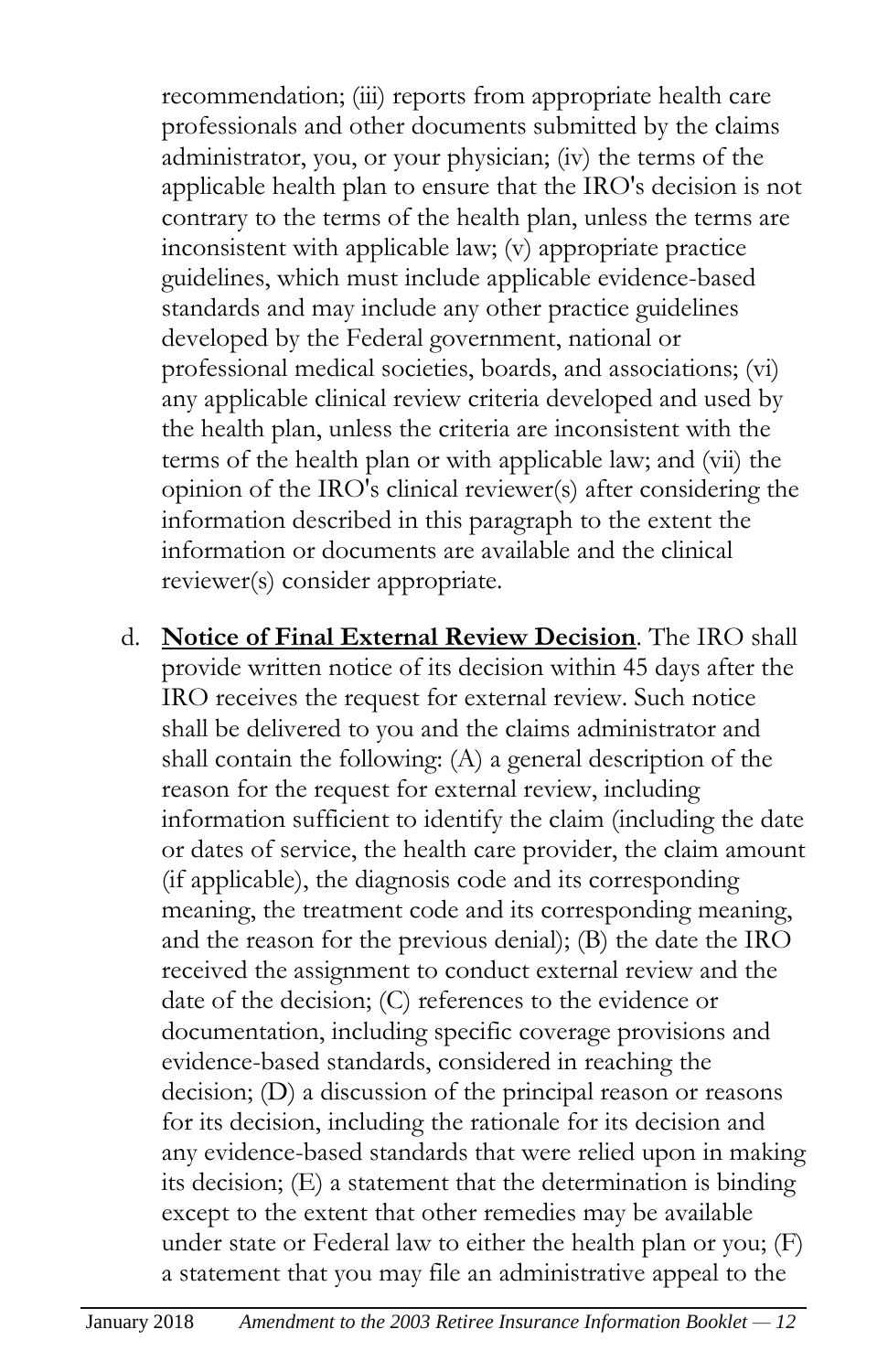Office of Administrative Hearing; and (G) current contact information, including phone number, for any applicable office of health insurance consumer assistance or ombudsman established under Section 2793 of the Public Health Service Act.

- e. **Reversal of Plan's Decision.** If the final denial of the claims administrator is reversed by the decision, the health plan **shall** immediately provide coverage or payment (including immediately authorizing or immediately paying benefits) for a claim, upon receipt of notice of such reversal.
- f. **Maintenance of Records.** The IROs shall maintain records of all claims and notices associated with an external review for six years. An IRO must make such records available for examination by you, the claims **administrator**, or a State or Federal oversight agency upon request, except where such disclosure would violate State or Federal privacy laws.

#### Expedited External Review Process for Health Plan

a. **Application of Expedited External Review.** The health plan shall allow you to make a request for expedited external review at the time you receive either:

A denial with respect to benefits under the health plan, if the denial involves a medical condition of you for which the timeframe for completion of an internal appeal of an urgent care claim would seriously jeopardize your life or health or would jeopardize your ability to regain maximum function and you have filed a request for an appeal of an urgent care claim; or

A final denial with respect to benefits under the health plan, if you have a medical condition where the timeframe for completion of a standard external review would seriously jeopardize your life or health or would jeopardize your ability to regain maximum function, or if the final denial concerns admission, availability of care, continued stay, or a health care item or service for which you received emergency services,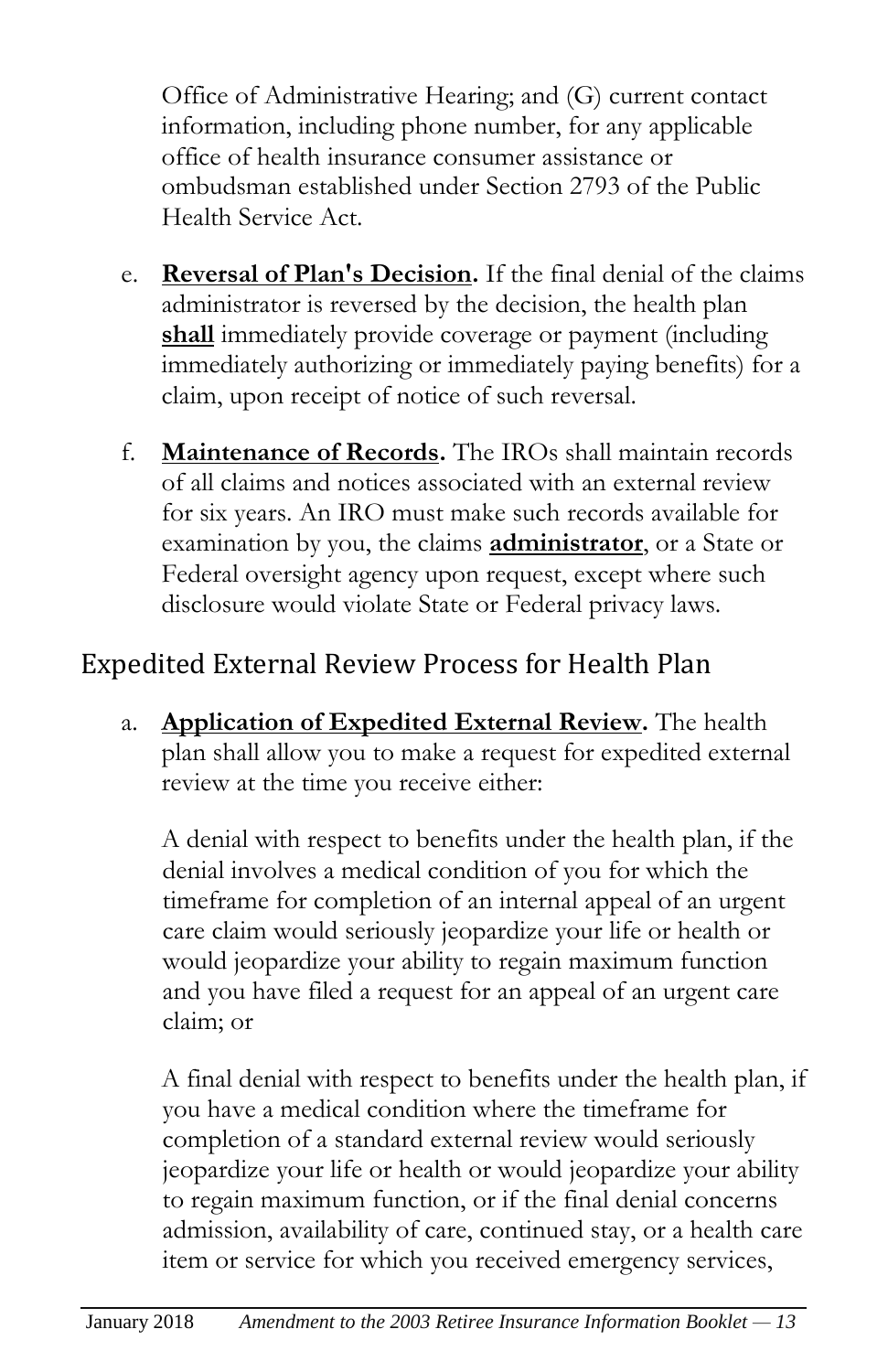but have not been discharged from a facility.

b. **Preliminary Review.** Immediately upon receipt of a request for expedited external review, the claims administrator must determine whether the request meets the reviewability requirements set forth above. The claims administrator shall immediately send a notice that meets the requirements set forth for standard external review of you for its eligibility determination.

#### c. **Referral to Independent Review Organization (IRO).**

Upon a determination that a request is eligible for expedited external review following the preliminary review, the claims administrator shall assign an IRO pursuant to the requirements set forth above for standard external review. The claims administrator must provide or transmit all necessary documents and information considered in making the denial or final denial determination to the assigned IRO electronically or by telephone or facsimile or any other available expeditious method. The assigned IRO, to the extent the information or documents are available and the IRO considers them appropriate, shall consider the information or documents described above under the procedures for standard external review. In reaching a decision, the assigned IRO shall review the claim *de novo* and is not bound by any decisions or conclusions reached during the claims administrator's internal claims and appeals process.

d. **Notice of Final External Review Decision**. The IRO shall provide notice of its decision, in accordance with the requirements set forth above, as expeditiously as your medical condition or circumstances require, but in no event more than 72 hours after the IRO receives the request for an expedited external review. If the notice is not in writing, within 48 hours after the date of providing such notice, the assigned IRO shall provide written confirmation of the decision to you and the claims administrator.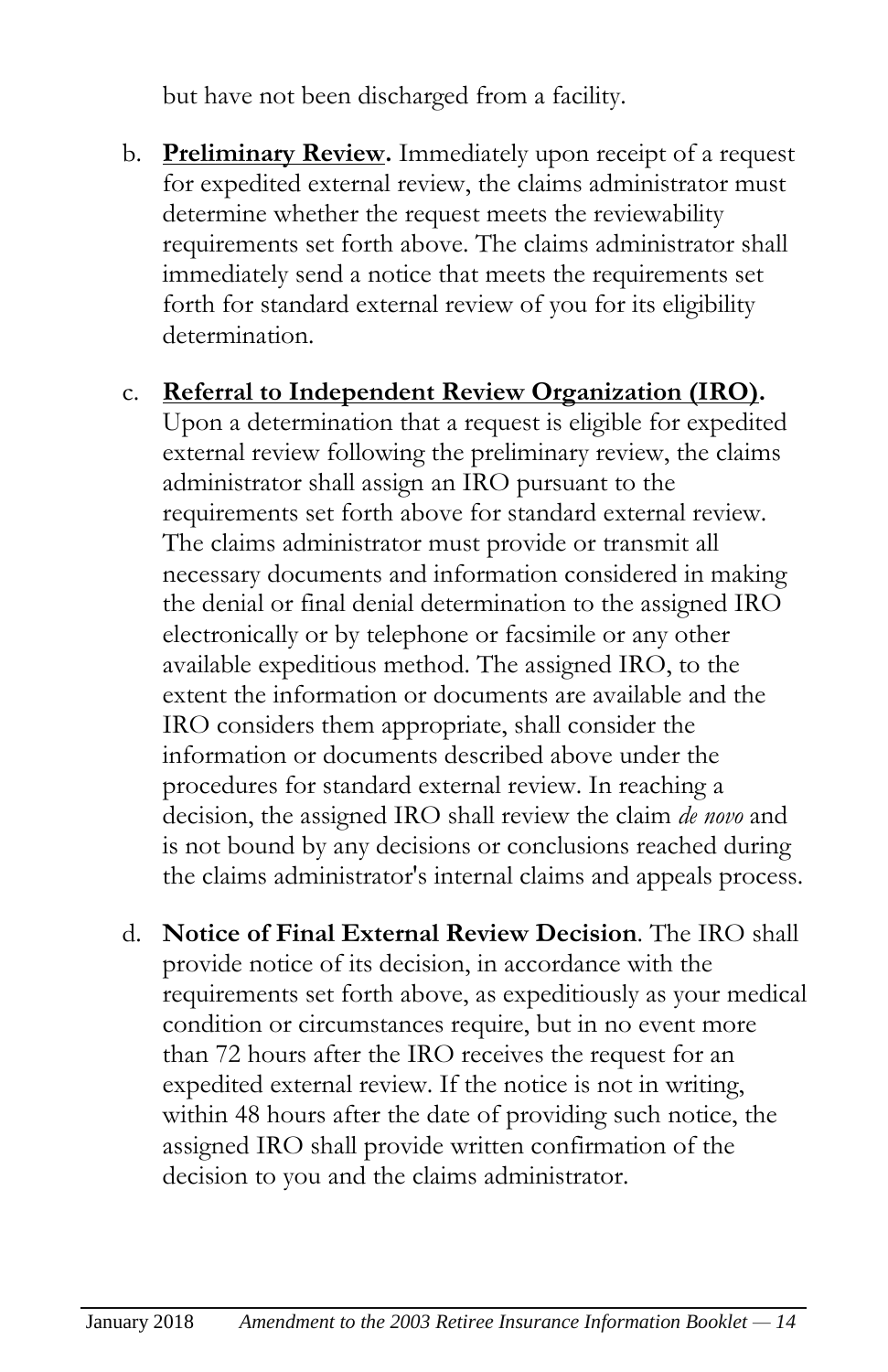#### Third Level – Division of Retirement and Benefits Appeal

If the claim is denied on external review or, if not eligible for external review, on the second level of appeal, you may send a written appeal to the Division of Retirement and Benefits. If you submit an appeal to the Division, your appeal must be postmarked or received within 60 calendar days of the date the final external review or second level claims administrator decision letter was issued. If you do not file a plan administrator appeal timely, to the extent available under this section, the decision on external review or, if not eligible for external review, the second level of appeal will be the final decision, and will be final, conclusive and binding on all persons.

Upon receipt of your request, the Division will request a copy of your claims administrator appeal file, including any documentation needed from your provider. You must submit any additional information not provided with the Level II or IRO level appeal that you wish considered with your written notice to the Division. The Division will review all information and documents to determine if it should be covered under the terms of the health plan. If the appeal involves medical judgment, including but not limited to, those based on the health plan's requirements for medical necessity, appropriateness, health care setting, level of care, or effectiveness of a covered benefit; or its determination that a treatment is experimental or investigational; the Division may refer your appeal to a second IRO in cases where the initial IRO is deemed inadequate, or if substantial new clinical evidence is provided that was not available during the initial IRO review. Otherwise, the Division will make a decision solely based on the whether the initial IRO decision was compliant with the provisions of the plan.

The Division will issue a written decision at the third level appeal within 60 calendar days after receipt of your request of your third level appeal.

#### Fourth Level - Office of Administrative Hearings Appeal

If you are not satisfied with the final Level III decision, you may submit a Level IV appeal to the State of Alaska's Office of Administrative Hearings.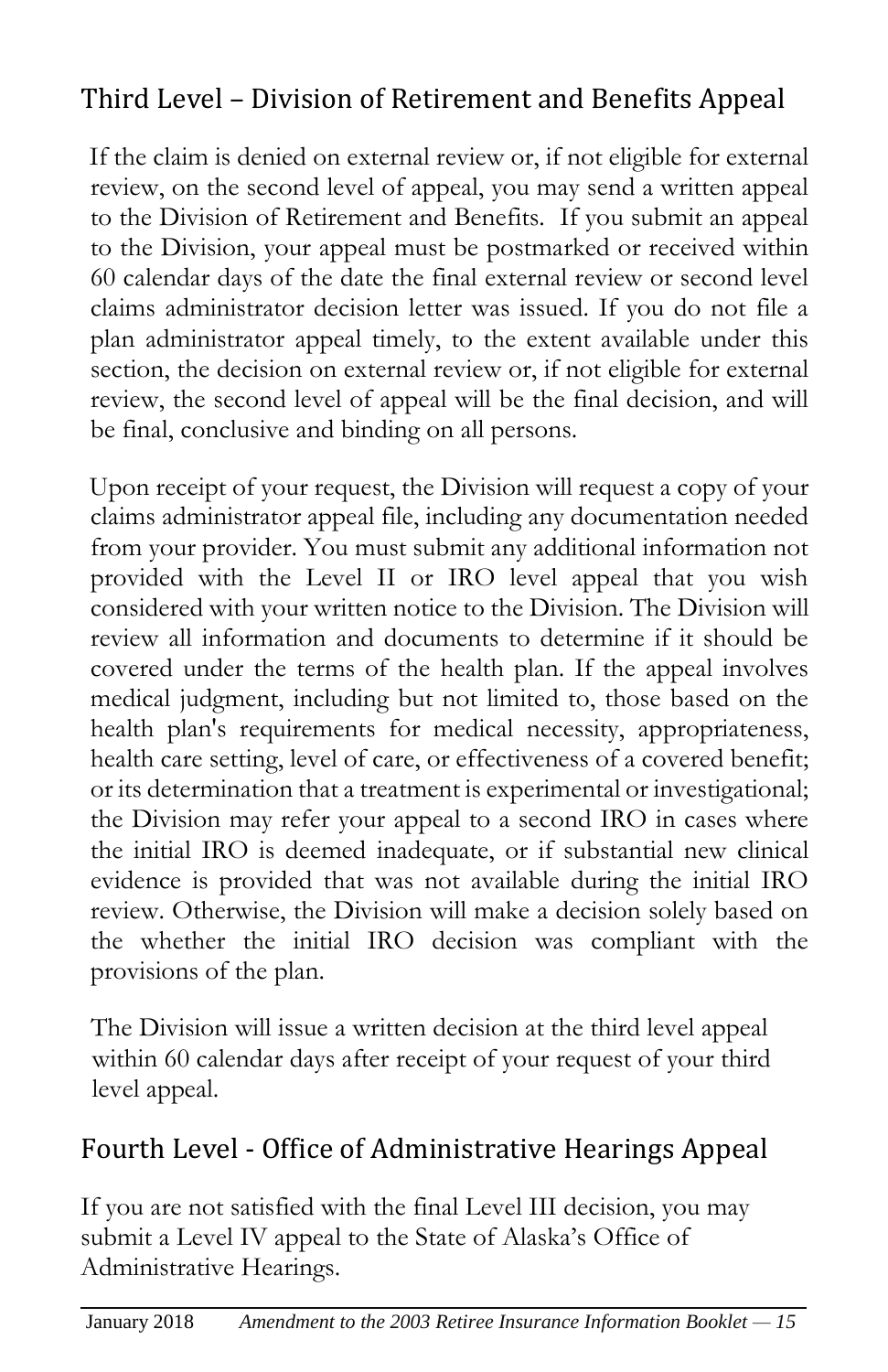You must submit your request and the following forms (provided with your Level III response) to the Division of Retirement and Benefits within 30 calendar days of the date of the final Level III decision:

- AlaskaCare Retiree Health Plan Notice of Appeal
- AlaskaCare Authorization for the Use and Disclosure of Protected Health Information (PHI)

Send this material to:

State of Alaska Division of Retirement and Benefits Attention: Health Appeals P.O. Box 110203 Juneau, AK 99811-0203

Your appeal file will be forwarded to the Office of Administrative Hearings (OAH).

## Medical Expenses Not Covered

The following provision is hereby repealed:

Services, therapy, drugs, or supplies for sex transformations or related to sex change surgery or any treatment of gender identity disorders.

Amended provision to include the following limitation and exclusion:

• Any treatment, drug (excepting hormones and hormone therapy) and, service or supply related to changing sex or sexual characteristics, including: surgical procedures to alter the appearance or function of the body, and prosthetic devices.